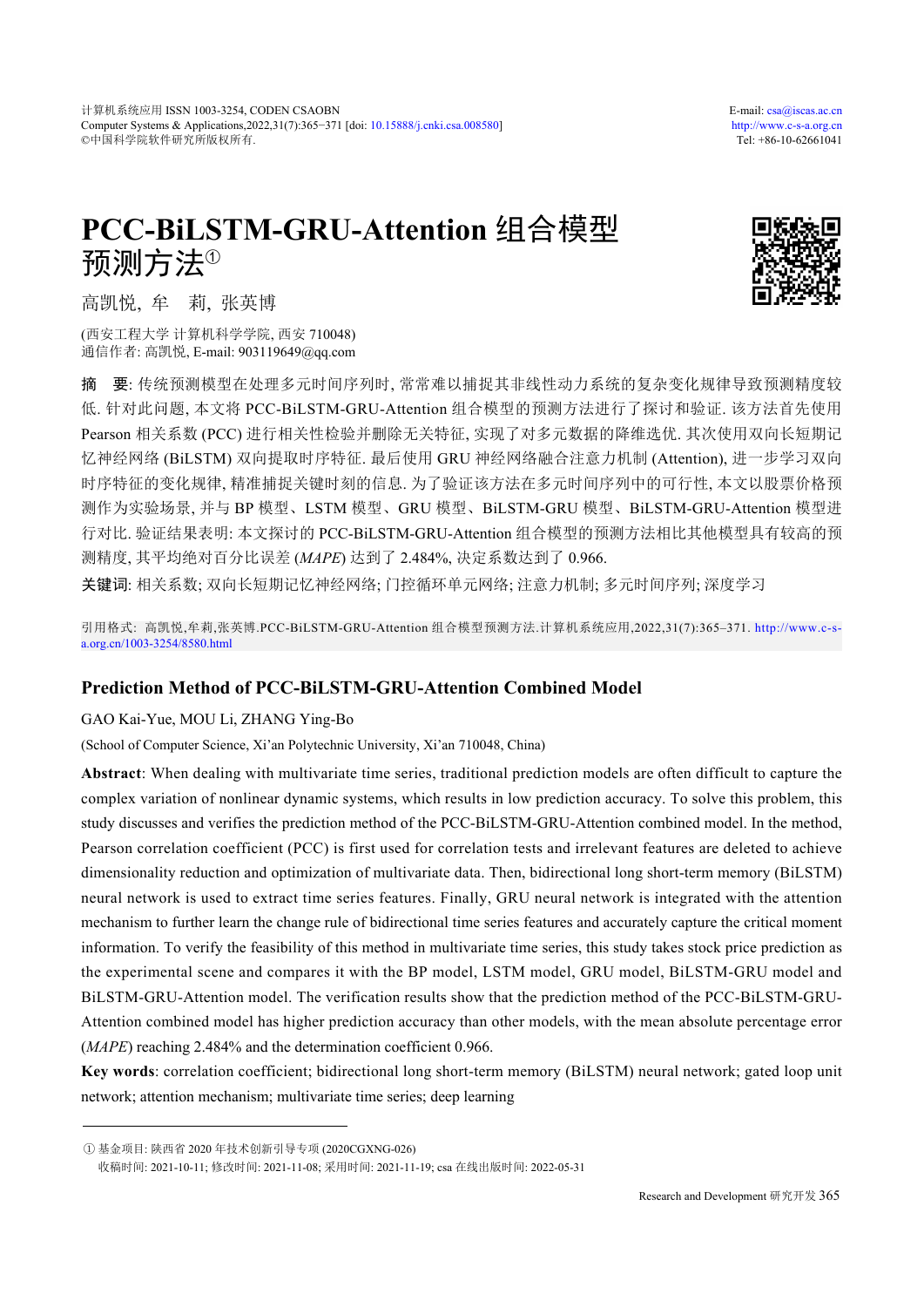多元时间序列是指以相同间隔按指定采样率对某 过程进行采集的一组变量, 且按时间先后顺序排列. 在 实际处理多元时间序列时, 需要分析各变量之间潜在 的复杂关系和变化规律, 才能对其做出有效预测. 但现 有方法常因为多元时间序列复杂的变化规律难以捕捉, 所以导致预测精度较低. 如何对其做出有效预测, 成为 国内外诸多学者关注的问题.

早期传统多元时间序列预测方法主要采用灰色模 型<sup>[[1](#page-5-0)]</sup>、自回归综合移动平均模型 (ARMA)<sup>[\[2](#page-5-1)]</sup>、自回归 移动平均模型 (ARIMA)<sup>[\[3\]](#page-5-2)</sup> 等. 这些方法虽然结构简单, 但都属于线性方法, 不能较好反映时间序列中非线性 因素的影响. 为了克服这一缺陷, 人们将神经网络引入 对多元时间的序列的预测. 例如, Meng 等人[[4](#page-6-0)] 使用 BP 神经网络实现了对股价走势的预测. 这种模型可以 较好反映出多元时间序列中非线性因素对结果的影响, 但无法联系多元时序数据间的潜在的内部关联. 邓玉 婧等人[\[5\]](#page-6-1) 采用了循环神经网络 (RNN) 实现了对航班客 座率的预测, 证明了 RNN 神经网络在时序预测方面的 有效性, 这种模型可以解决无法联系多元时序数据关 系的缺点, 但在预测较长序列时经常会出现梯度爆炸 的缺陷, 使模型无法从训练数据中得到较高的学习效 率. 廖志伟等人<sup>[[6](#page-6-2)]</sup> 使用 LSTM 神经网络实现了对短期 电煤价格预测, 这种模型在 RNN 神经网络的基础上增 加了不同的门控单元来实现长期信息记忆功能, 成功 减缓了 RNN 神经网络梯度爆炸问题. 周莽等人[[7](#page-6-3)] 使 用 GRU 神经网络实现了对短期电力负荷的预测, 这种 模型是 LSTM 模型的一种流行变体, 不仅同样可以克 服 RNN 模型梯度爆炸问题, 其结构较 LSTM 模型还更 为简易, 更易训练. BiLSTM 神经网络作为近年来神经 网络中的新型模型[[8,](#page-6-4)[9](#page-6-5)], 它创新性地将一个正向 LSTM 模型和一个反向 LSTM 模型相结合, 实现了特征之间 潜在关系的双向挖掘. 与 LSTM 相比, BiLSTM 模型在 预测多元时序序列时, 其预测精度明显提高. 江知航等 人[[10](#page-6-6)] 使用 BiLSTM 神经网络对棉花价格进行了预测, 但没有考虑多维特征与预测目标的相关性以及无关特 征对预测结果的影响, 导致预测精度并未大幅提升. 陈 宇韶等人[[11](#page-6-7)] 在预测股票价格前使用了 PCC 相关系数, 在庞杂多维特征中分析出与预测目标高度相关的特征, 消除了无关特征对预测结果的影响, 降低了模型复杂 度的同时有效地改善了最终的预测效果.

基于以上, 为了更有效地对多元时序序列进行预

测, 本文将 PCC-BiLSTM-GRU-Attention 组合模型的 预测方法进行了探讨和验证. 具体来说, 该方法首先利 用 PCC 相关系数对输入特征进行筛选, 删除无关变量, 避免无关变量对结果精度的影响. 其次使用 BiLSTM 神经网络双向获取输入特征之间潜在的关联关系. 最 后使用 GRU 神经网络融合 Attention 机制, 进一步深 入学习双向时序特征的变化规律, 更精准的捕获关键 时刻的信息以及非线性动力系统的复杂变化规律. 为 了验证此方法在多元时间序列中的预测效果, 本文以 股票价格预测[\[12–](#page-6-8)[15\]](#page-6-9) 为实验场景, 以各模型的平均绝对 百分比误差值和决定系数值作为衡量标准进行对比实 验, 验证结果表明, 相比于其他 5 种模型, PCC-BiLSTM-GRU-Attention 组合模型的预测方法拟合程度更高, 预 测效果更好.

# 1 PCC-BiLSTM-GRU-Attention 组合预测 模型

## **1.1 PCC** 相关系数

根据文献 [[16\]](#page-6-10) 可知, 在预测多元时间序列前, 建立 初始化指标体系后进行相关性筛选可以有效减少的数 据复杂度和无关变量对预测结果的影响. Cai 等人<sup>[\[17](#page-6-11)]</sup> 根据 PCC 相关系数计算出变量间的相关程度来删除 冗余变量. 因此本文选择 PCC 相关系数对实验进行特 征选择, PCC 相关系数的公式为:



其中,  $r_{X,Y}$ 为变量 *X*, *Y* 的相关系数, *X*<sub>i</sub>为自变量, *Y*<sub>i</sub>为因 变量. 变量的相关程度可由相关系数的绝对值表示, 具 体如[表](#page-1-0) [1](#page-1-0) 所示.

<span id="page-1-0"></span>

| 表 1     | 相关程度      |             |        |
|---------|-----------|-------------|--------|
| 相关系数绝对值 | $0 - 0.2$ | $0.2 - 0.5$ | $05-1$ |
| 相关程度    | 无关        | 弱相关         | 强相关    |

## **1.2 BiLSTM** 神经网络

BiLSTM 神经网络由两个 LSTM 神经网络叠加组 成<sup>[\[18\]](#page-6-12)</sup>. LSTM 神经网络是另一种 RNN 神经网络, 在处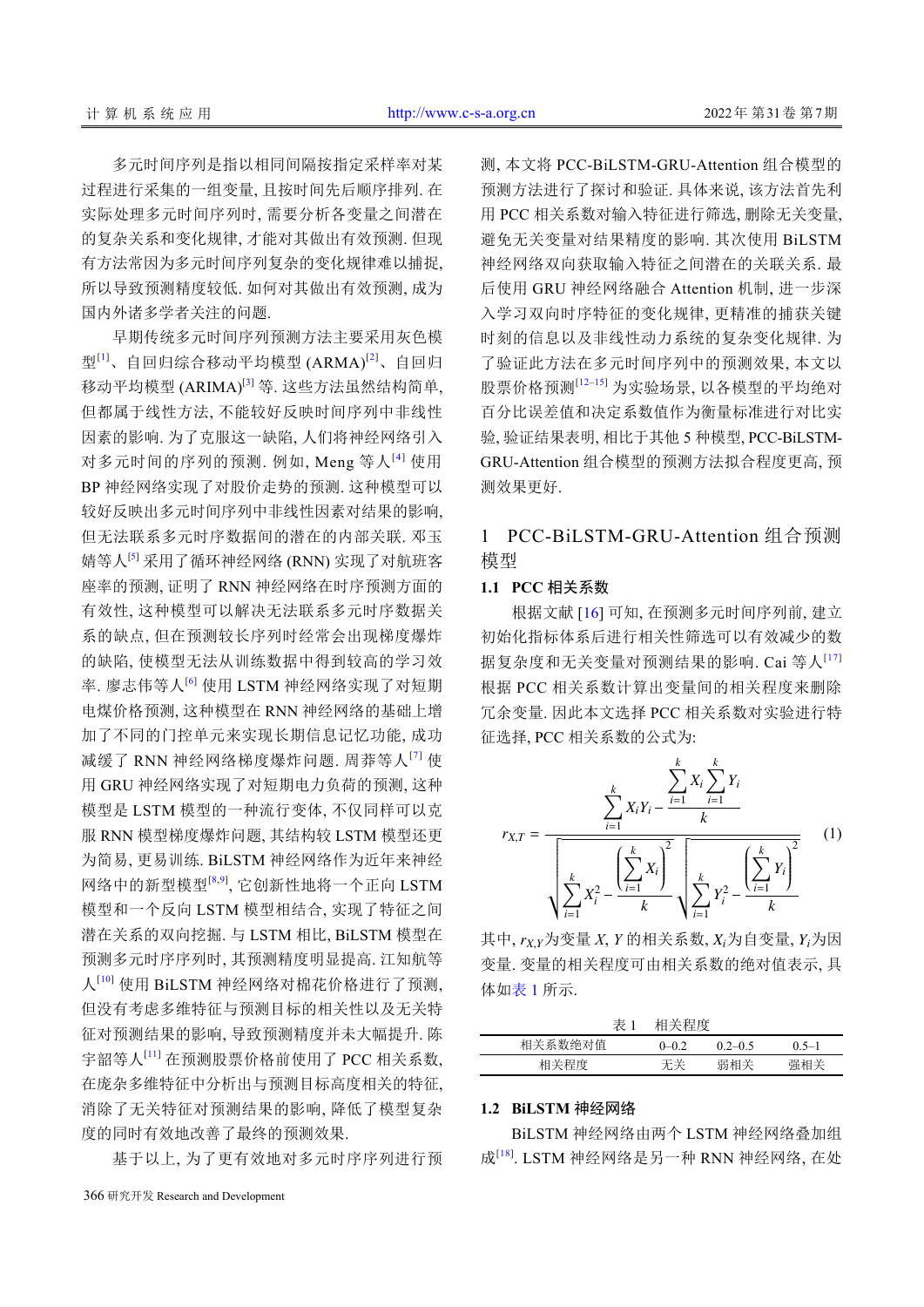理时间序列方面具备显著优势<sup>[\[19](#page-6-13)]</sup>, 它具有遗忘门、输 入门、输出门和细胞状态等部分, 其结构如[图](#page-2-0) [1](#page-2-0) 所示. 细胞状态用来存储和传递时序特征信息, 3 种门结构在 训练过程中会学习如何去保存、遗忘和输出时序特征 信息<sup>[[20](#page-6-14)]</sup>. 这种结构使得在 LSTM 神经网络中早期单元 的特征信息一样可以传递至后期单元的细胞状态 中, 实现了 LSTM 神经网络可长时间记忆特征信息的 优势.



<span id="page-2-0"></span>图 1 LSTM 神经网络单元结构图

$$
f_t = Sigmoid(W_f \cdot [h_{t-1}, X_t] + b_f)
$$
 (2)

$$
i_t = Sigmoid(W_i \cdot [h_{t-1}, X_t] + b_i)
$$
 (3)

$$
\widetilde{C}_t = \tanh(W_c \cdot [h_{t-1}, X_t] + b_c)
$$
\n(4)

$$
C_t = f_t \cdot C_{t-1} + i_t \cdot \widetilde{C}_t \tag{5}
$$

$$
o_t = Sigmoid(W_o \cdot [h_{t-1}, X_t] + b_o)
$$
 (6)

 $h_t = o_t \cdot \tanh(C_t)$  (7)

其中,  $W_f$ 、 $W_i$ 、 $W_c$ 、 $W_o$  和 $b_f$ 、 $b_i$ 、 $b_c$ 、 $b_o$ 分别对应各 门通过式 (2) 计算当前细胞状态需要遗忘的信息 f, 然 息i<sub>t</sub>, 并通过式 (4)、式 (5) 在 tanh 层中创建候选值加 入到细胞状态中并且将单元状态从 $C_{t-1}$ 更新为 $C_t$ , 最后  $\mathop{\boxplus} h$ <sub>t</sub>. 门结构的权重矩阵与偏置, 其运行原理首先是遗忘 后输入门通过式 (3) 计算当前细胞状态需要存放的信 输出门通过式 (6)、式 (7) 计算出当前 LSTM 单元的输

[图](#page-2-1) [2](#page-2-1) 是 BiLSTM 神经网络结构图, 它由一个前向 LSTM 计算层一个为后向 LSTM 计算层. 这种结构可 对时序序列关系进行较长时间的双向挖掘, 提取双向 时序特征.

## **1.3 GRU** 神经网络

GRU 神经网络对 LSTM 内部进行了有效简化, 引

入了重置门、更新门的概念, 这使其在保留原 LSTM 神经网络预测效果的同时变得更易训练[[21\]](#page-6-15) , 其结构如 [图](#page-2-2) [3](#page-2-2) 所示.

$$
r_t = Sigmoid(W_r \cdot [h_{t-1}, X_t] + b_r)
$$
 (8)

$$
\widetilde{h}_t = \tanh(W_h \cdot [r * h_{t-1}, X_t] + b_h)
$$
\n<sup>(9)</sup>

$$
z_t = Sigmoid(W_z \cdot [h_{t-1}, X_t] + b_z)
$$
 (10)

$$
h_t = (1 - z_t) * h_{t-1} + z_t * \widetilde{h}_t \tag{11}
$$

其中,  $X_t$ 代表当前时刻的输入,  $h_{t-1}$ 代表上一时刻  $\,$ GRU 单元的隐藏状态,  $h_t$ 代表当前 GRU 单元计算出的 隐藏状态,  $W_r$ 、 $W_h$ 、 $W_z$ 和 $b_r$ 、 $b_h$ 、 $b_z$ 为各门结构对应 的权重矩阵和偏置, GRU 神经网络单元的运行原理首 先是通过式 (8) 计算出重置门的取值, 再通过式 (9) 计 算候选状态. 若重置门取值接近 0, 则候选值会选择忽 略前一个隐藏状态的信息, 这有效地使隐藏状态具有 丢弃不相关的特征信息的能力. 计算出候选值后, 通过 式 (10) 使更新门控制特征信息需要传递多少信息至当 前隐藏状态, 实现了单元的长期记忆功能, 最后通过式 (11) 计算出当前隐藏状态的最终值.

<span id="page-2-1"></span>

<span id="page-2-2"></span>Research and Development 研究开发 367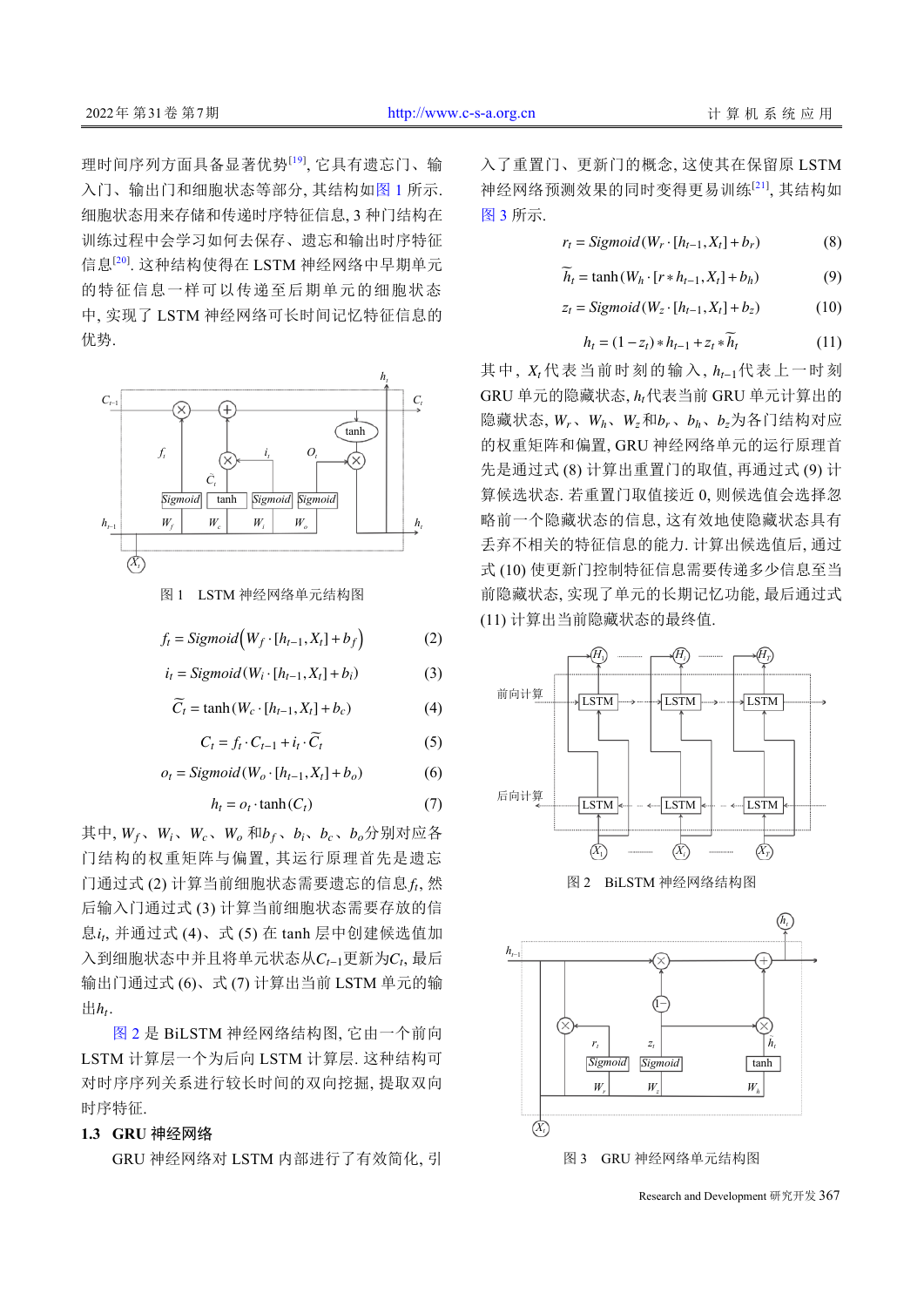## **1.4 Attention** 注意力机制

Attention 机制通过不同特征对于预测结果影响的 大小来为神经网络中的隐藏单元赋予不同权重, 使对 预测结果有突出影响的因素获得更高关注, 为后续再 次处理数据提供更好的参考<sup>[[22](#page-6-16)[–24](#page-6-17)]</sup>, 大大减少了对资源 的消耗, 提高了预测精度, 其结构具体[如图](#page-3-0) [4](#page-3-0) 所示.



<span id="page-3-0"></span>图 4 Attention 机制网络结构图

 $e_i = \tanh(Wh_i + b)$  (12)

$$
a_i = \frac{\exp(e_i)}{\sum_{j=1}^{T} \exp(e_j)}
$$
(13)

$$
c_t = \sum_{i=1}^{T} a_i h_i \tag{14}
$$

其中, W、b为权重系数和偏置系数, h<sub>i</sub>为 GRU 神经网  $h_i$ 计算式 (12) 后得到每个隐层单元的得分 $e_i$ , 再通过式 归一化后的得分值a<sub>i</sub>和隐层单元h<sub>i</sub>进行加权求和得到  $t$  时刻这一时间步长内的隐藏层状态值 $c_t$ . 络中 *t* 时刻中输出的第 *i* 个隐藏单元状态值. Attention 机制首先根据 GRU 神经网络输出每个隐层单元的值 (13) 对注意力得分值进行归一化, 最终计算式 (14) 将

#### **1.5 PCC-BiLSTM-GRU-Attention** 组合预测模型

PCC-BiLSTM-GRU-Attention 组合[模型的](#page-3-1)预测方 法主要由 6 个阶段构成, 具体层级结构[如图](#page-3-1) [5](#page-3-1) 所示.

(1) PCC 相关系数: 将原始数据中的自变量逐一与 预测的因变量进行 PCC 相关性分析, 删除与因变量无 关的特征, 具体表示为:

$$
X_i = [x_1, \cdots, x_i, \cdots, x_N, p] \tag{15}
$$

$$
X_i = [x_1, \cdots, x_i, \cdots, x_n, p] \tag{16}
$$

其中,  $X_i$ 表示某时刻中的第 *i* 天的输入序列,  $x_i$ 为第 *i* 个 总特征数. p为某时刻第 *i* 天的预测值, 未经过筛选时 特征值, *N* 为未降维选优时的总特征数, *n* 为降维后的

368 研究开发 Research and Development

*Xi* 可表示为式 (15), 经过 PCC 相关性分析筛选出不相 关的特征后,  $X_i$ 可表示为式 (16).



<span id="page-3-1"></span>图 5 PCC-BiLSTM-GRU-Attention 组合模型预测方法 的层级结构

(2) 输入层: 将经过特征值筛选后的特征以及因变量 作为本文模型的输入, 在 *t* 时刻中的输入序列具体为:

$$
X_t = [X_1, \cdots, X_i, \cdots, X_T]^T
$$
 (17)

其中,  $X_t$ 为  $t$  时刻的输入序列,  $T$  为时间步数.

 $(3)$ BiLSTM 层: 在前向层中输入正向 $X_t$ 序列 [*X*1,··· ,*X<sup>i</sup>* ,··· ,*X<sup>T</sup>* ] T 计算出该层第 *i* 个输出的隐藏状态  $\overrightarrow{H_i}$ , 在后向层中输入反向X<sub>t</sub>序列[X<sub>T</sub>,…,X<sub>i</sub>,…,X<sub>1</sub>]T计  $\hat{H}_i$ :  $\hat{H}_i$  and  $\hat{H}_i$  and  $\hat{H}_i$  if  $\hat{H}_i$ 

$$
\overrightarrow{H_i} = \overrightarrow{LSTM}\left(\overrightarrow{H_{i-1}}, X_t, \overrightarrow{C_{i-1}}\right)
$$
 (18)

$$
\overleftarrow{H_i} = \overleftarrow{LSTM}\left(\overleftarrow{H_{i+1}}, X_t, \overleftarrow{C_{i+1}}\right) \tag{19}
$$

$$
H_i = \left[ \overrightarrow{H_i} \oplus \overleftarrow{H_i} \right] \tag{20}
$$

$$
H_t = [H_1, \cdots, H_i, \cdots, H_T]^{\mathrm{T}}
$$
 (21)

其中, 通过式 (18) 使用对应 *t* 时刻的输入序列  $X_t$ 、第  $\overrightarrow{H_{i-1}}$ 以及第 *i–*1 个输入时间步的前向 LSTM 层中的细 胞状态  $\overrightarrow{C_{i-1}}$ , 计算出在 *t* 时刻的前向 LSTM 层中第 *i* 个  $\hat{m}$ 出的隐藏状态 $\overrightarrow{H}_i$ . 通过式 (19) 使用对应 *t* 时刻的输 *i*–1 个输入时间步的前向 LSTM 层中的隐藏单元状态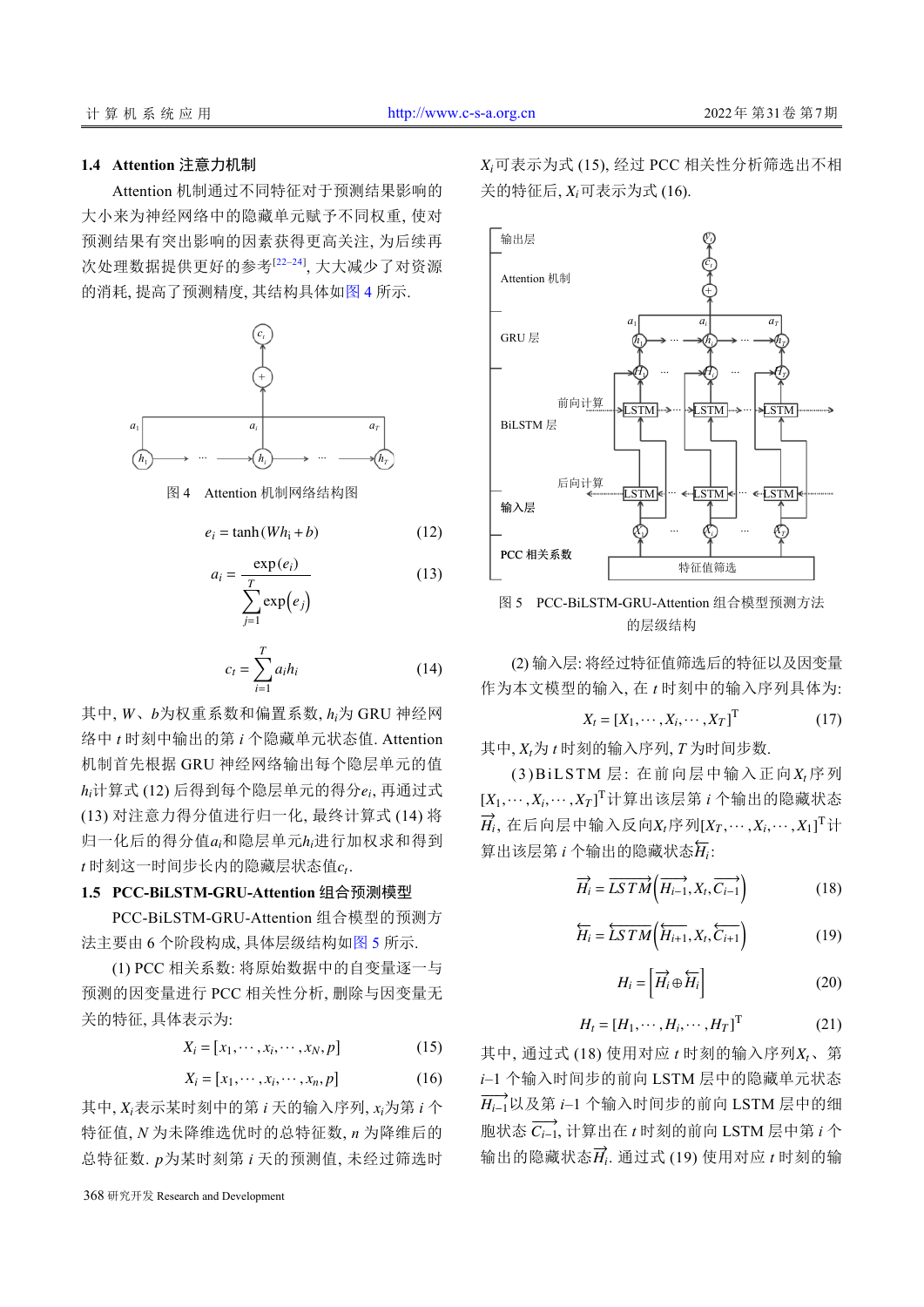$\lambda$ 序列 $X_t$ 、第  $t$ +1 个输入时间步的后向 LSTM 层中的隐 藏单元状态h, ii | 以及第 *i*+1 个输入时间步的后向 LSTM 层中的细胞状态 $\overleftarrow{C_{i+1}},$  计算出在 *t* 时刻的后向 LSTM 层 中第 *i* 个输出状态h, 通过式 (20) 计算出 BiLSTM 层 在 *t* 时刻的第 *i* 个隐藏单元状态值, 将式 (21) 中*H*<sub>r</sub>最终 作为 *t* 时刻上提取的双向时序序列.

*Ht* 作为 GRU 层的输入序列进行进一步学习: (4) GRU: 将 BiLSTM 层中输出的双向时序序列

$$
h_i = GRU(H_{i-1}, H_i)
$$
 (22)

$$
h_t = [h_1, \cdots, h_i, \cdots, h_T]
$$
 (23)

其中, 记h<sub>i</sub>为 t 时刻中第 i 个 GRU 层的隐层状态, 式 (23) 中 $h_t$ 为最终在  $t$  时刻上 GRU 层的隐层状态.

 $h_t$ 作为 Attention 机制的输入, 每个隐层单元的得分 $e_i$ 、 归一化后得分 $a_i$ 和最终 Attention 层输出 $c_t$ 由式 (12)– (5) Attention 机制: 将 GRU 层输出的隐层状态 式 (14) 计算而来.

的函数, 输出最终  $t$  时刻最终预测值, 记作y<sub>t</sub>: (6) 输出层: 选择 *Sigmoid* 函数作为激活全连接层

$$
y_t = Sigmoid(\omega c_t + b)
$$
 (24)

#### 2 实验分析

#### **2.1** 数据来源

本文选取某银行从 2006 年 1 月 5 日至 2019 年 6 月 5 日这一时段内所有交易日的股指数据作为实验 数据集. 采集数据主要包括: 开盘价、最高价、最低 价、涨幅率、振幅率、总手数、交易金额、换手率、 成交次数和收盘价, 最终将股票收盘价作为目标变量. 此数据集大且全面, 具有多元特性, 在连续的时间序列 上呈现一定的变化规律. 本文将数据集选取前 80% 的 数据为训练集, 后 20% 的数据为测试集.

#### **2.2** 数据预处理

本文对数据的预处理分为两个步骤, 归一化和特 征数据的降维选优:

(1) 为了消除特征参数之间数值与单位的差异性, 以对每个特征进行同等对待, 本文对原始特征数据进 行归一化处理来提升预测精度, 归一化公式如下:

$$
x_i = \frac{x_i - \min}{\max - \min} \tag{25}
$$

其中, *min* 代表特征*x*在时序序列中的最小值, *max* 代表 在时序序列中的最大值.

(2) 将归一化后的特征数据进行 PCC 相关性分析. 如[表](#page-4-0) [2](#page-4-0) 可以看出各特征与股票收盘价的 PCC 相关程 度, 为了消除无关变量对模型预测带来的噪声影响, 决 定选取开盘价、最高价、最低价、总手数、交易金额 和成交次数这些具有相关性的因素作为神经网络输入 参数, 删除无关因素来实现对特征数据的降维选优.

<span id="page-4-0"></span>

| 表 2  | 不同特征与股票价格的相关系数 |
|------|----------------|
| 特征   | PCC相关系数        |
| 开盘价  | 0.998          |
| 最高价  | 0.999          |
| 最低价  | 0.999          |
| 涨幅率  | 0.004          |
| 振幅率  | $-0.155$       |
| 总手数  | 0.534          |
| 交易金额 | 0.542          |
| 换手率  | $-0.189$       |
| 成交次数 | 0.564          |

#### **2.3** 参数设置

基于本文提出方法训练中的优化目标为平均绝对 百分比误差 *MAPE* 最小化, 即决定采用 Adam 优化算 法对模型中的权重进行迭代更新. 模型各参数选用经 验数据且通过多次实验进行调整, 最终确定 BiLSTM 神经网络层的隐层节点个数为 64 个, GRU 神经网络 层的隐层节点个数为 16 个, 迭代次数为 100 次, batchsize 大小为 64, 滑动窗口长度为 5, 学习率为 0.01.

#### **2.4** 评价指标

(*MAPE*) 和决定系数 ( $R^2$ <sub>score</sub>) 两种指标来评价模型的 本文选用的评价指标为平均绝对百分比误差 优劣性, 两种指标公式如下:

$$
MAPE = \frac{1}{n} \sum_{i=1}^{n} \left| \frac{y_{\text{true}}(i) - y_{\text{pre}}(i)}{y_{\text{true}}(i)} \right| \times 100\% \qquad (26)
$$

$$
R^{2}_{\text{score}} = 1 - \frac{\sum_{i=1}^{n} (y_{\text{true}}(i) - y_{\text{pre}}(i))^{2}}{\sum_{i=1}^{n} \left( y_{\text{true}}(i) - \frac{1}{n} \sum_{i=1}^{n} y_{\text{true}}(i) \right)^{2}}
$$
(27)

其中, *n* 为样本个数, y<sub>true</sub>(*i*)为 *i* 时刻的实际值, y<sub>pre</sub>(*i*)  $0$ % 时, 表明预测误差越小.  $R^2$ score的值表示预测值曲线 与真实值曲线的拟合优度, 当 $R^2$ score的值越接近 1 时拟 为 *i* 时刻的预测值. *MAPE* 的值代表预测值与真实值产 生的误差值与真实值之间的比例, 当比例越接近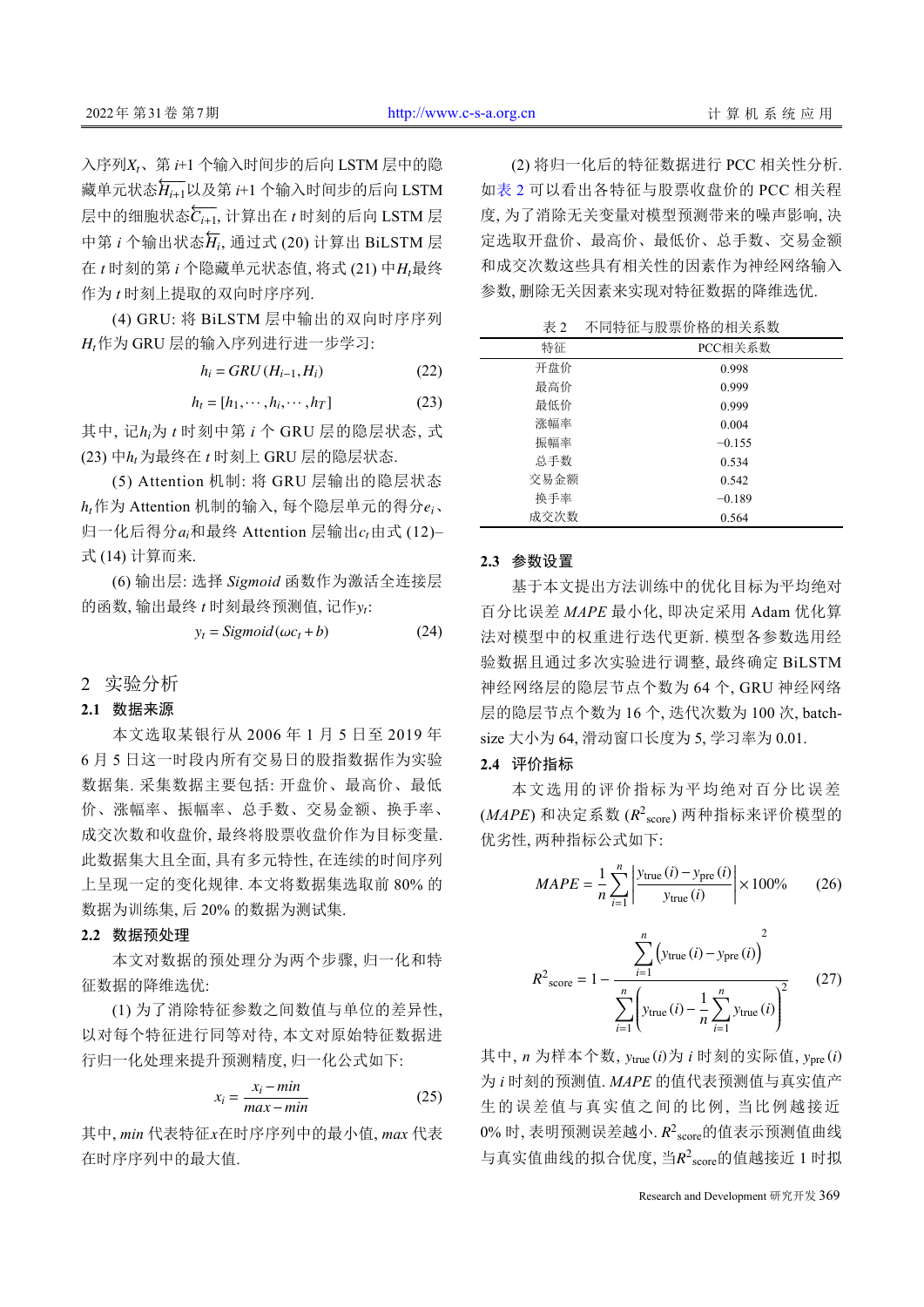#### 合优度越好.

#### **2.5** 多模型对比

为了验证 PCC-BiLSTM-GRU-Attention 组合模型 的预测方法的预测性能, 将该方法与 BP、LSTM、 GRU、BiLSTM-GRU、BiLSTM-GRU- Attention 等神 经网络模型放在股票价格预测场景中进行对比实验, 观察不同模型对某银行测试集的预测效果. 为了减少 结果中的偶然因素对各神经网络精度的影响, 本文对 每种神经网络进行了多次实验, 记录下每种模型在测 试集预测的最优结果, 实验结果[如表](#page-5-3) [3](#page-5-3) 所示.

<span id="page-5-3"></span>表 3 不同神经网络预测结果对比

| 特征                       | $MAPE$ $(\%)$ | 决定系数  |
|--------------------------|---------------|-------|
| <b>BP</b>                | 9.769         | 0.623 |
| <b>LSTM</b>              | 7.946         | 0.698 |
| GRU                      | 7.853         | 0.758 |
| <b>BiLSTM-GRU</b>        | 4.700         | 0.938 |
| Attention-BiLSTM-GRU     | 2.856         | 0.946 |
| PCC-Attention-BiLSTM-GRU | 2.484         | 0.966 |

[从表](#page-5-3) [3](#page-5-3) 可观察到, PCC-BiLSTM-GRU-Attention 组 合模型的预测方法在 *MAPE* 与决定系数两种评估指标 上计算的结果均优于其他神经网络. 该方法的 *MAPE* 指标为 2.484%, 与 BP、LSTM、GRU、BiLSTM-GRU、 BiLSTM-GRU-Attention 等神经网络相比, 其 *MAPE* 指 标分别下降了 7.285%、5.462%、5.369%、2.216%、 0.372%. 该方法的决定系数指标为 0.966, 与 BP、LSTM、 GRU、BiLSTM-GRU、BiLSTM-GRU-Attention 等神 经网络进行对比后, 决定系数分别提高了 0.343、0.268、 0.208、0.028、0.02, 由此可见, 实验的结果验证了 PCC-BiLSTM-GRU-Attention 组合模型的预测方法可以有 效提高对多元时间序列的预测. 此外, 将 PCC-BiLSTM-GRU-Attention 组合模型的预测方法与 BiLSTM-GRU-Attention 神经网络模型相比较, *MAPE* 指标降低了 0.372%, 决定系数提高了 0.02, 证明了使用 PCC 相关 性系数剔除无关变量可有效减少其对预测精度的影响. 将 BiLSTM-GRU-Attention 神经网络模型与 BiLSTM-GRU 神经网络模型相比较, *MAPE* 指标降低了 1.844%, 决定系数提高了 0.008, 证明了 Attention[机制神](#page-5-4)经网络 的加入能够有效捕捉关键时刻的信息. [图](#page-5-4) [6](#page-5-4) 为 PCC-BiLSTM-GRU-Attention 组合模型的预测方法与其他 模型的预测结果图, 可以看出该方法相较于其他模型 预测的结果同真实值的波动更为拟合.



# <span id="page-5-4"></span>3 结论

本文将 PCC-BiLSTM-GRU-Attention 组合模型的 预测方法进行了探讨和验证. 该方法首先利用 PCC 相 关系数将特征数据进行筛选, 删除冗余无关特征对实 验结果精度的影响, 实现多元数据的降维选优. 其次选 取 BiLSTM 神经网络双向学习时序序列的变化规律, 再使用 GRU 融合 Attention 机制进一步深度学习双向 时序特征的变化规律, 同时更精准的捕获关键时刻的 信息, 最后通过全连接层输出最后预测值. 本文结合 PCC 相关系数、BiLSTM 神经网络、GRU 神经网络、 Attention 机制进一步提高了对多元时序序列的预测精 度. 将该方法通过实验与 BP、LSTM、GRU、BiLSTM-GRU、BiLSTM-GRU-Attention 五种模型进行对比, 验 证结果表明, PCC-BiLSTM-GRU-Attention 组合模型的 预测方法在 *MAPE* 和决定系数两种指标上有显著优 势, 与真实值具有更高的拟合性, 实际预测精度最佳.

#### <span id="page-5-0"></span>参考文献

- 成枢, 郭祥琳, 冯东恒. 改进的 GM-AR 组合模型在地铁沉 1 降预测中的应用. 测绘工程, 2018, 27(5): 59–63.
- 2 Medel CA. A comparison between direct and indirect seasonal adjustment of the Chilean GDP 1986–2009 with X-12-ARIMA. Journal of Business Cycle Research, 2018, 14(1): 47–87. [doi: [10.1007/s41549-018-0023-3\]](http://dx.doi.org/10.1007/s41549-018-0023-3)
- <span id="page-5-2"></span><span id="page-5-1"></span>Menculini L, Marini A, Proietti M, *et al*. Comparing prophet 3 and deep learning to ARIMA in forecasting wholesale food prices. Forecasting, 2021, 3(3): 644–662. [doi: [10.3390/fore](http://dx.doi.org/10.3390/forecast3030040) [cast3030040](http://dx.doi.org/10.3390/forecast3030040)]
- 4 Meng S, Shang L, Wu YD, et al. Prediction and analysis of stock price trend based on BP neural network. International Journal of Computational and Engineering, 2017, 2(4):